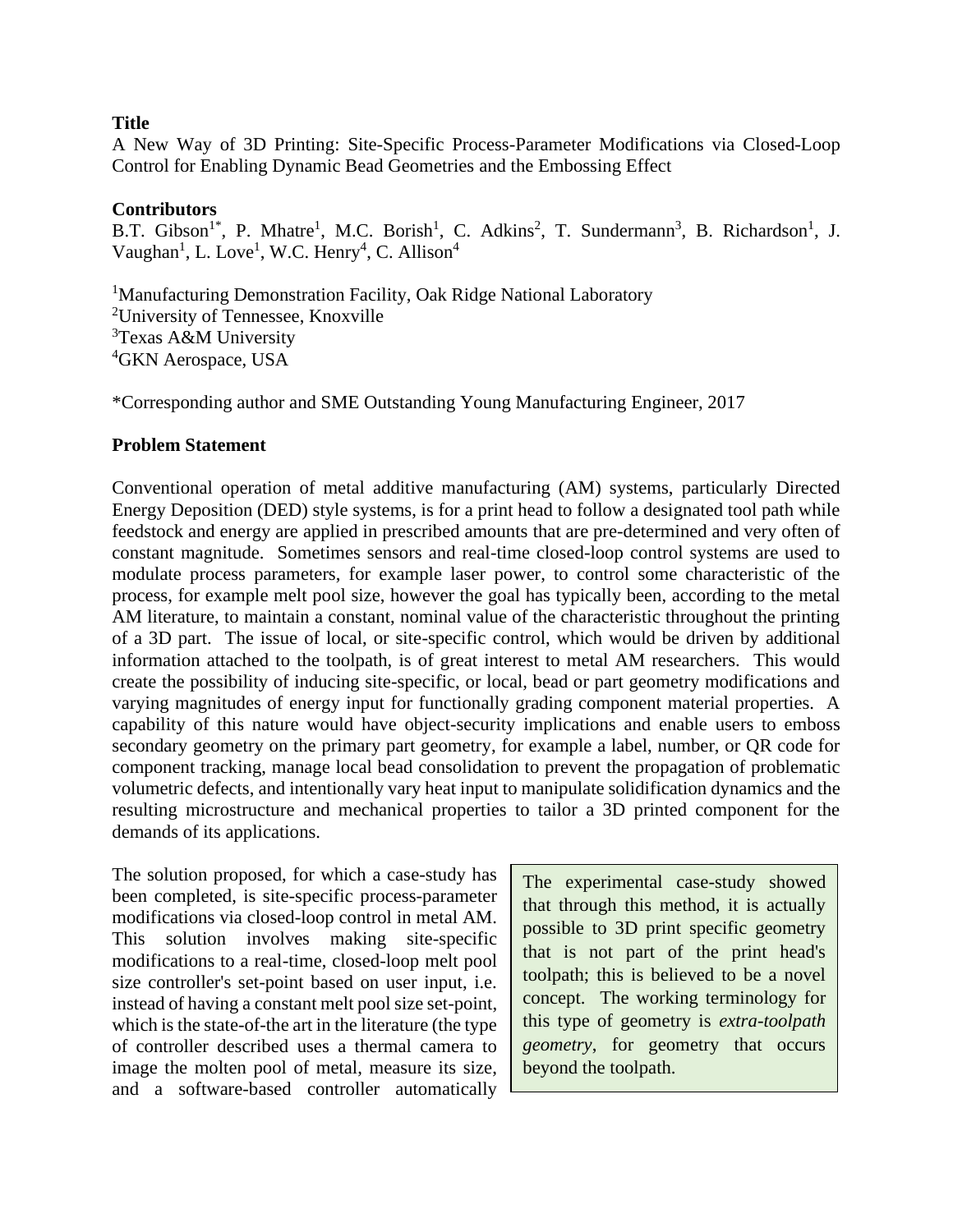adjusts laser power to achieve the desired size). The experimental case-study showed that through this method, it is actually possible to 3D print specific geometry that is not part of the print head's toolpath; this is believed to be a novel concept. The working terminology for this type of geometry is extra-toolpath geometry, for geometry that occurs beyond the toolpath.

### **Background Perspectives**

There are two key aspects of this novel methodology that are used in tandem: site-specific parameter modifications and closed-loop control. The state-of-the art for closed-loop control in metal AM is to use a constant controller set-point, rather than one that varies with location [1-5]. The state-of-the-art for site-specific parameter modifications is to command open-loop changes with no sensor feedback [6]. For example, one might choose to pre-program adjustments to laser power, for example, throughout the printing of a component to attempt to replicate embossing of secondary geometry that was demonstrated in this case study. The problem with that is the magnitude of laser power that is required to achieve consistent embossing changes depending on the thermal properties of the object under construction, and it is impossible to completely predict thermal properties, which can be impacted by unforeseen print interruptions and varying levels of laser power absorption. By using closed-loop melt pool size control via manipulation of laser power, laser power automatically adjusts to achieve the desired melt pool size set-points, whether on layer 1 or layer 1000 of a print.

## **Technical Overview and Results of Case-Study**

There are two elements of the experimental case-study presented here. The first is a side-projection of a secondary geometry for embossing, and the second is a top-down projection of a secondary geometry for defect mitigation. In the first case, the ORNL oak leaf logo was used to generate trigger points at which the melt pool size set-point would change (increase of 37.5 %) under closedloop control in a laser-wire DED printing process. The result was that the oak leaf was embossed on an otherwise ordinary, double-bead wall printed in Ti-6Al-4V [published recently in 7]. The toolpath of the wall is shown in the slicer software environment in Figure 1. The oak leaf is not

contained within the primary CAD model from which the toolpath was derived, but rather, information about the oak leaf and associated parameter modifications are embedded in the build file. While the toolpath planning method is still a vector-based approach in this example, as opposed to voxel-based, there is additional information attached to the vectors, more so than there would otherwise be in conventional printing.

The oak leaf is not contained within the primary CAD model from which the toolpath was derived, but rather, information about the oak leaf and associated parameter modifications are embedded in the build file.

The process for utilizing the secondary geometry is shown in Figure 2. The secondary geometry for embossing is selected, it is itself sliced, and trigger points are derived from the slice which become the locations of process-parameter modifications, which in this case study were changes to the closed-loop melt pool size controller set-point. In post-printing analysis, overlaying the resulting melt pool size with the toolpath shows clearly the site-specific modifications to the melt pool size that were achieved in the print. This is shown in Figure 3. The resutling embossing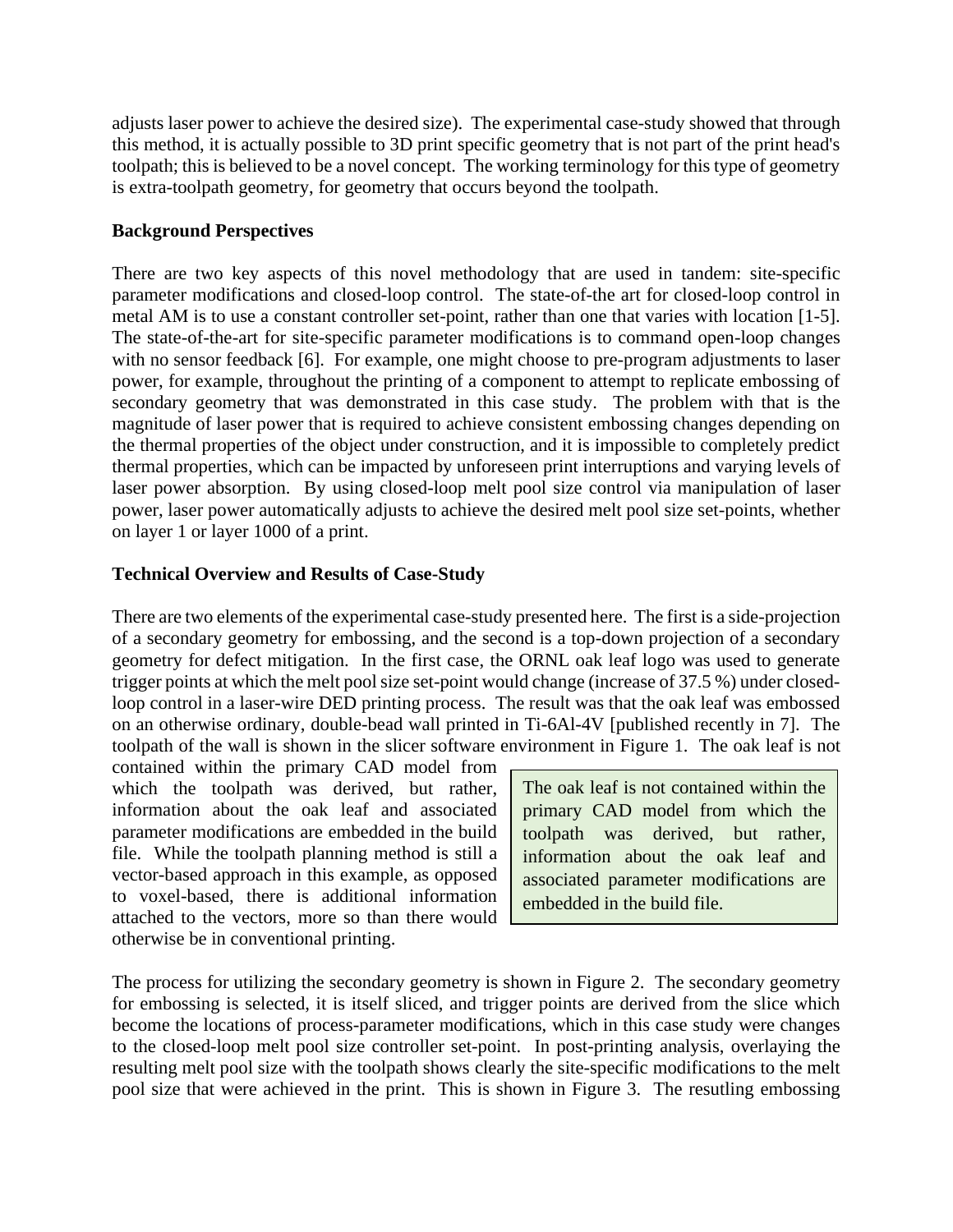magnitude that was achieved was characterized via net-shape geometrical scans carried out with a FaroArm scanner. These results are shown in Figure 4. The maximum embossing of 1.5 mm, relative to the nominal wall thickness, corresponds to 7.2% of the total wall thickness of 20.7 mm. And finally, photographs of the completed wall are shown in Figure 5, both in the as-printed and after heat treatement conditions.

In the second element of the case study, a top-down projection of a secondary geometry was used to create process-parameter modifications in order to mitigate a problematic volumetric defect that is normally present in a widely utilized cross-like toolpath in laser-wire DED. This toolpath has broad utility, especially for printing thin-walled aerospace-type part preforms. Historically, very convoluted toolpaths that are not readily generated with conventional slicing software have been used to mitigate the defect. Using site-specific control, however, simple toolpaths with additional process information attached to the beads can be used. In the case study, a cross toolpath was deposited without site-specific control as a baseline, and a cross-toolpath with process parameter modifications (increased melt pool size set-point and decreased print speed) inside a bounding box geometry was deposited as a demonstration of defect mitigation. The resulting prints, shown in Figure 6, show a stark contrast in performance and the obvious benefits and potential impact of site-specific control for defect mitigation.

### **Reflections**

In this case study, closed-loop, site-specific control of melt pool size was successfully utilized to impart local process changes and print an extra-toolpath geometry, i.e. a geometry that occurs beyond the toolpath. This achieved two outcomes: embossing of a secondary geometry using a side-projection technique and volumetric defect mitigation using a top-down projection technique. The ability to print with dynamic bead geometries has far-reaching and impactful implications, particularly for a large-scale metal AM process like laser-wire DED, which require a different

The ability to print with dynamic bead geometries has far-reaching and impactful implications, particularly for large-scale metal AM processes like laser-wire DED, which require a different set of design rules than the majority of AM processes and has traditionally been limited to lower resolution component details.

set of design rules than the majority of AM processes and has traditionally been limited to lower resolution component details [8]. It is anticipated that the technique can be used in the near future for volumetric defect mitigation in toolpaths where local overlap of adjacent beads is inadequate. The capability to emboss specific, secondary geometry means that part identification features, such as a serial number or QR code, could be permanently added to components during the printing process. The prospect of printing single toolpath walls with varying wall widths is also attractive from a post-print machining perspective, in that, when machining thin-walled structures, pre-forms ideally contain integrated structural support such as thicker sections that buttress and support adjacent thinner sections during the machining process. Finally, an important aspect of the process demonstrated here is the closed-loop nature of the process. While it would certainly be possible to pre-program open-loop, site-specific modifications to process parameters in laser-wire DED, a closed-loop system ensures that variables, like melt pool size, are controlled regardless of the thermal properties of the component under construction.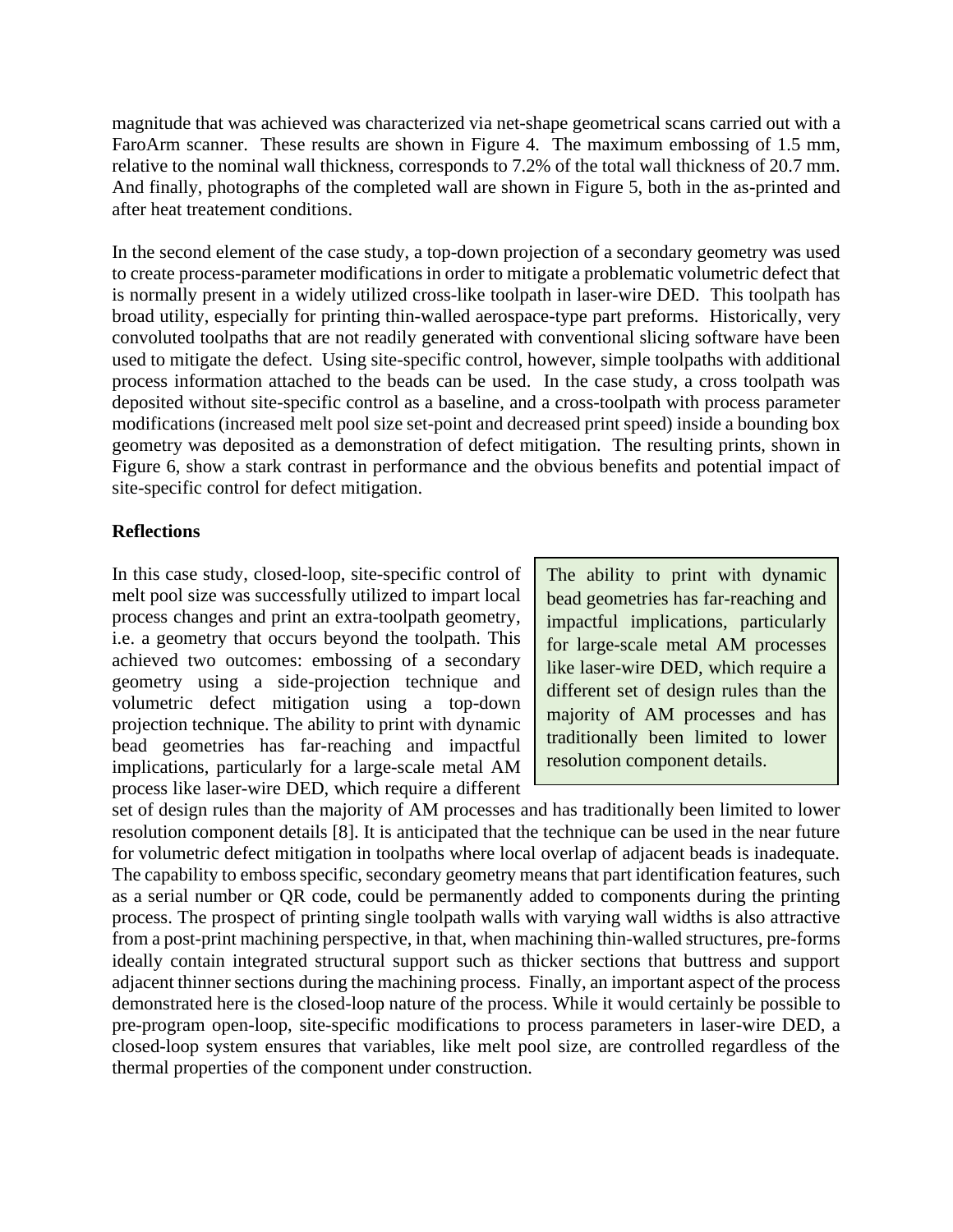### **References**

- [1] Hofmeister, W.; Knorovsky, G.A.; Maccallum, D.O. Video Monitoring and Control of the LENS Process. In Proceedings of the American Welding Society 9th International Conference of Computer Technology in Welding, Detroit, MI, USA, Sept. 28 - 30, 1999.
- [2] Hu, D.; Kovacevic, R. Modelling and measuring the thermal behaviour of the molten pool in closed-loop controlled laser-based additive manufacturing. Proceedings of the Institution of Mechanical Engineers, Part B: Journal of Engineering Manufacture 2003, 217, 441-452, doi:10.1243/095440503321628125.
- [3] Hu, D.; Mei, H.; Tao, G.; Kovacevic, R. Closed loop control of 3D laser cladding based on infrared sensing. Solid Freeform Fabrication Symposium 2001.
- [4] Zalameda, J.N.; Burke, E.R.; Hafley, R.A.; Taminger, K.M.; Domack, C.S.; Brewer, A.; Martin, R.E. Thermal imaging for assessment of electron-beam freeform fabrication (EBF3) additive manufacturing deposits. In Proceedings of Proc.SPIE.
- [5] Gibson, B.; Bandari, Y.K.; Richardson, B.; Henry, W.C.; Vetland, E.J.; Sundermann, T.W.; Love, L. Melt pool size control through multiple closed-loop modalities in laserwire directed energy deposition of Ti-6Al-4V. Additive Manufacturing 2020, Vol 32, No 3, 100993.
- [6] Dehoff, R.R.; Kirka, M.M.; Sames, W.J.; Bilheux, H.; Tremsin, A.S.; Lowe, L.E.; Babu, S.S. Site specific control of crystallographic grain orientation through electron beam additive manufacturing. Materials Science and Technology 2015, 31, 931-938, doi:10.1179/1743284714Y.0000000734.
- [7] Gibson, B.; Richardson, B.; Sundermann, T.W.; Love, L. Beyond the Toolpath: Site-Specific Melt Pool Size Control Enables Printing of Extra-Toolpath Geometry in Laser-Wire Directed Energy Deposition, Applied Sciences 2019, Vol 9, No 20, 4355.
- [8] Greer, C.; Nycz, A.; Noakes, M.; Richardson, B.; Post, B.; Kurfess, T.; Love, L. Introduction to the design rules for Metal Big Area Additive Manufacturing. Additive Manufacturing 2019, 27, 159-166, doi:https://doi.org/10.1016/j.addma.2019.02.016.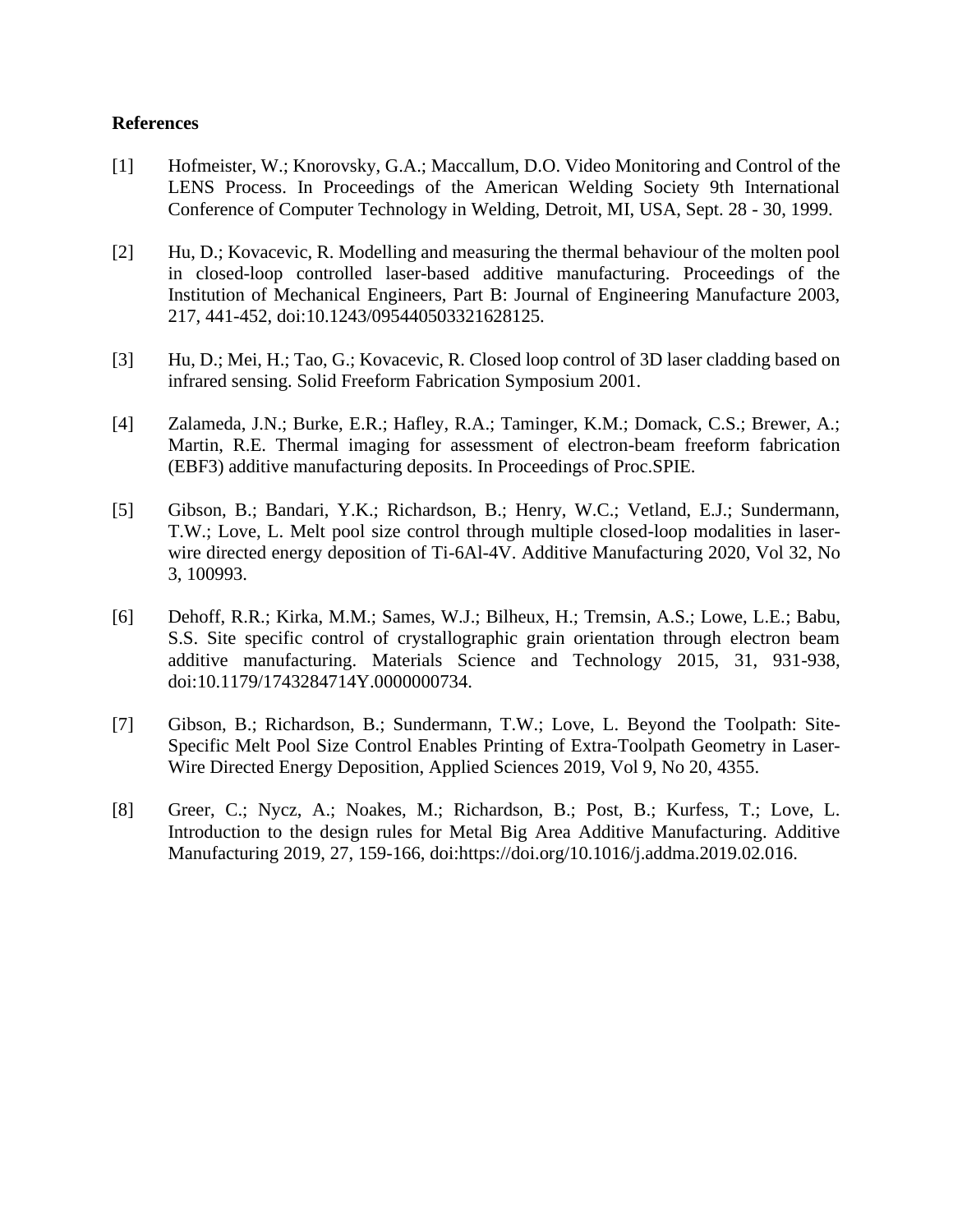# **Figures**



**Figure 1: Toolpath for Ordinary Double-Bead Wall in the Slicing Software Environment. The Oak Leaf Geometry is not Contained within the Toolpath**



**Figure 2: Process for Generating Trigger Points from the Side-Projection of a Secondary Geometry; From left to right: Geometry Selection, Slicing, Resulting Trigger Points**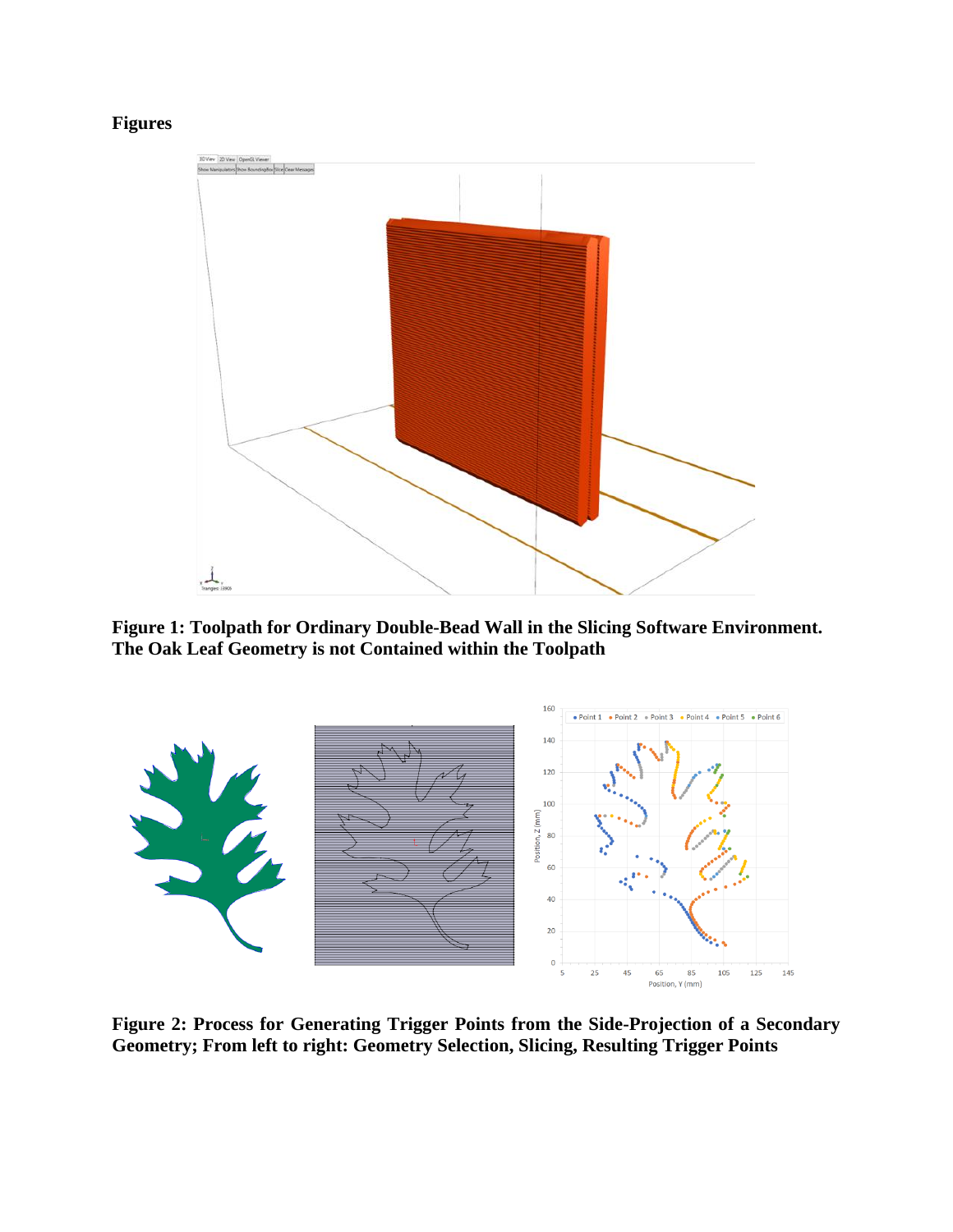Toolpath with Melt Pool Size Overlay



**Figure 3: Toolpath with Resulting Melt Pool Size Overlay Showing the Site-Specific Parameter Modifications that were Achieved During the Print**



**Figure 4: Embossing Magnitude of Oak Leaf, Characterized via Net-Shape Geometrical Scans Carried Out with a FaroArm Scanner; White Band is Nominal Reference Thickness**